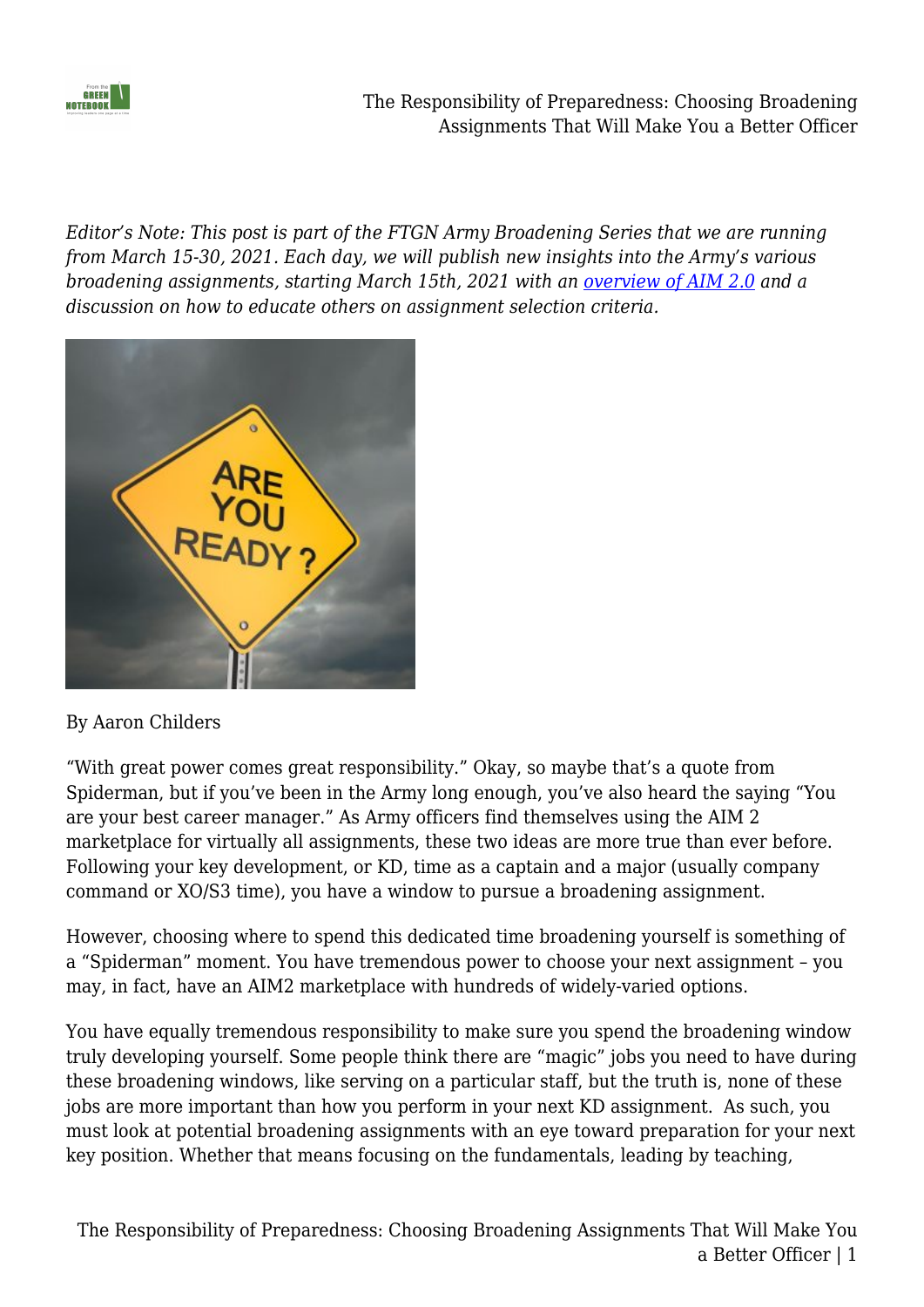

learning about (much) higher echelons, or going off the beaten path, choosing a job that improves your preparedness helps ensure you are at your best for those key assignments.

#### **Are You Prepared For the Next Step?**

The first question you need to ask yourself is: "Am I prepared for my next key assignment?" In other words, if you are a captain and you were assigned as a Battalion XO/S3 tomorrow, would you be prepared? If you are a major coming out of KD time, do you have what you need to succeed as a battalion commander the day after finishing as a Battalion XO? Spend some time on this question. Right now, your performance and potential are evaluated off what is expected of your current rank. But assessing your preparedness means looking at how your current performance would be evaluated at the next rank.

*I had a friend who was just promoted to LTC say: "I just pinned two weeks ago….when I turned in work as a major, people said "This is incredible," but now they look at the same quality of work and say 'Seriously?'"*

Preparedness is all-encompassing. Field grades are not just expected to execute basic skills like run a staff meeting, lead MDMP, and pick a BSA site. They are also relied upon to execute harder tasks, like comprehend ill-informed guidance, solve complex problems, and lead diverse organizations. When the Army designed the Command Assessment Programs for Brigade and Battalion Command, they included a portion that takes a hard look at command candidates' cognitive and non-cognitive skills. The Army has made it clear that they expect their leaders to be both tactically proficient and skilled team-builders. We would be remiss if we did not also use these metrics to improve our preparedness through broadening assignments.

#### **Focus on the Fundamentals**

First,consider whether you are an expert in the fundamental skills required at the *next* pay grade. You may be excellent at building teams and leading others, but when you are a battalion field grade or commander, your team needs you to also be an expert at your functional skills.. These skills include navigating through advanced tactical scenarios, solving complex cognitive problem sets, and planning great training.

Your broadening assignment is the perfect time to build this kind of preparedness, especially in tasks and cognitive skills that you will need throughout your career. If you want to improve your tactical preparedness, there is no place in the world better at preparing units tactically than a Combat Training Center. Or, if you are looking to become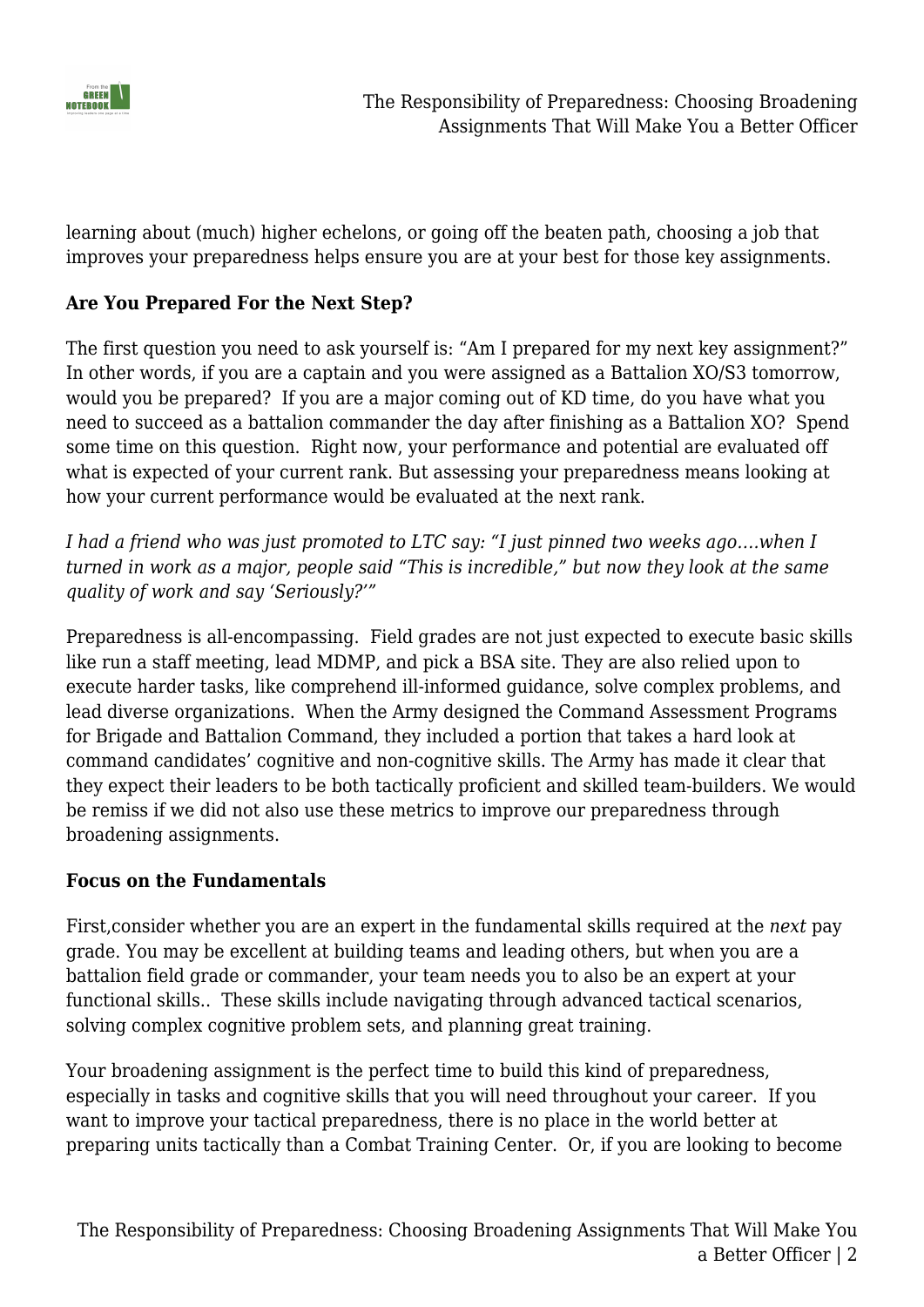

an expert at how to run an effective staff, consider an assignment working on a staff 2-3 echelons above the job you just left. For example, if you were a battalion S4, see if there are any division jobs that would increase your understanding of the complexity of sustainment operations at higher levels. These jobs will make you the model, or example, of what to look for in a tactical leader when you head back down to a battalion. Whether you are the Brigade XO who stays in a division to become the Chief of Operations (CHOPS), or the officer that goes to JRTC to become a master tactician, focusing on core tasks inside your functional area will make you more skilled at solving the cognitive, fundamental problems you will face in your next assignment.

*When MG Tammy Smith completed her time as a staff captain, she was looking for her next assignment. She had built a solid team in her S4 shop, had the trust of her subordinates, and worked well with her peers. A mentor suggested going to JRTC as an Observer/Controller, a job that had just opened to women.* This gave her access to combat arms leaders in a manner that was not yet available to women in other assignments during the 1990's, providing her a broadening experience that she would refer back to countless times for the rest of her career. *She was able to observe and develop more units in the field than she ever imagined. The opportunity to see multiple units solve tactical problems in different ways, and see different leadership styles was truly developmental. At the end of her time as an OC, she felt confident that she could lead a staff through any problem set, tactical or garrison, because she had observed so many staffs perform under stress.*

If you are looking to broaden yourself by focusing on the fundamentals of your profession, you might consider a: *Combat Training Center Observer/Controller, Division or Corps Staff, Active or Reserve Component Supporting Staff, Security Force Assistance Brigade, Basic Training or Advanced Individual Training Staff, or Mission Command Training Program. Although not necessarily a tactically-focused job, the Old Guard has the extraordinary task of representing the Army and our nation while still having many of the same tasks and functions of a traditional unit.*

## **Learn to Lead by Teaching**

In the leadership book *Legacy*, about the "All Blacks" rugby team, there is a great chapter labeled simply "Leaders are Teachers." Leading, training, and teaching all go together. If you really want to stretch yourself, enhance your leadership skills, and give back to the profession, consider teaching.

It is easy to get comfortable in key tactical assignments, especially those we have done more than once (who here has been an AAS3, AS3, and S3?). If you have been lucky enough to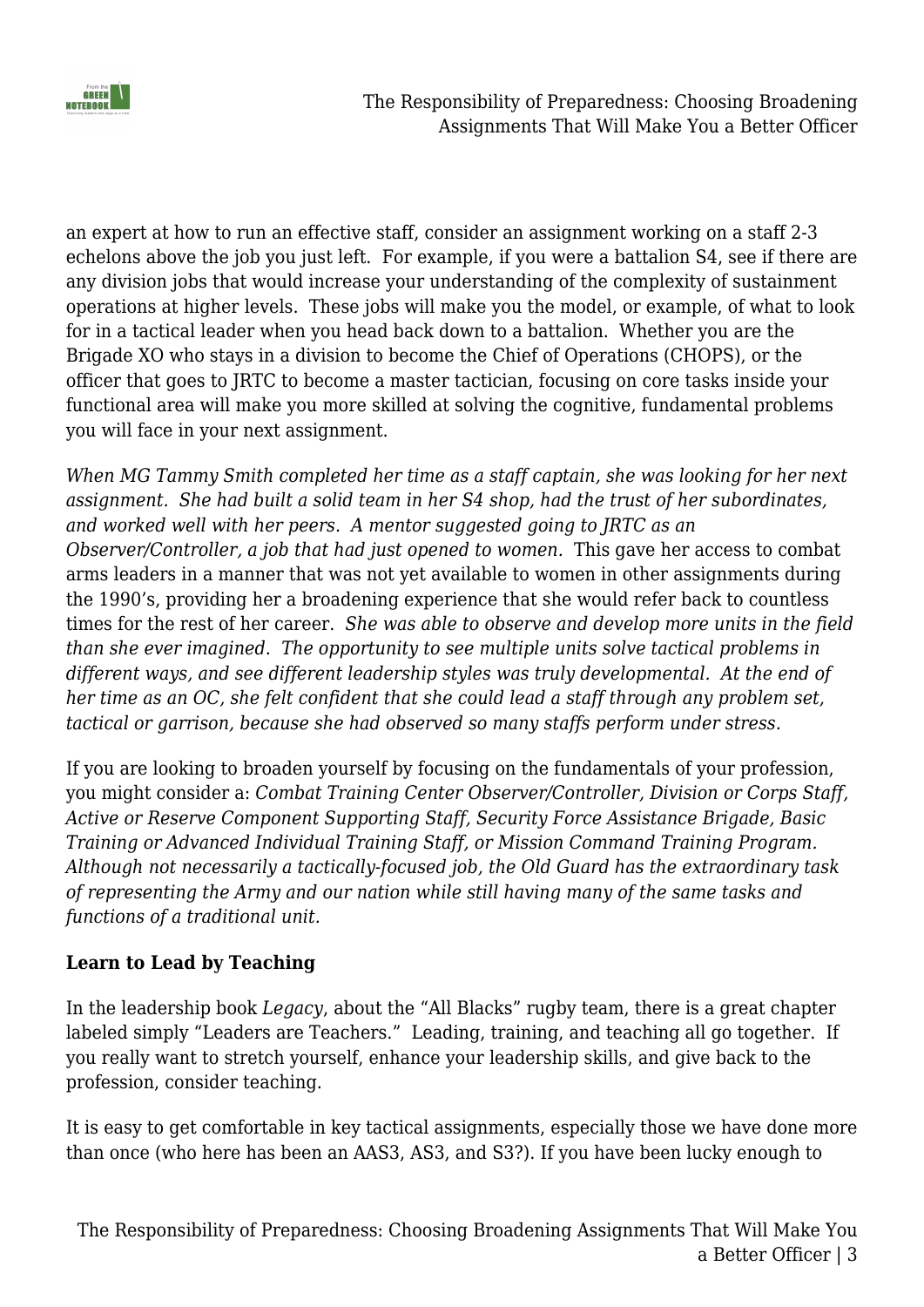

have experiences that helped you become great at a core job, help others develop their skills. Whether it's as an instructor at a Center of Excellence, or as an ROTC professor of military science, the Army needs good teachers. If you understand doctrine, go back and teach at the career course. If you were a great staff officer, consider teaching at Leavenworth. The benefits of teaching are two-fold; it helps the Army and develops you tremendously. Teaching forces you to become a master at the material you are covering. It builds your preparedness by honing your team-building skills and your ability to build trust with subordinates – the same skills that are required from leaders in a successful battalion. Develop yourself, hone your skills, and give back to the Army at the same time.

*When I finished Company Command, a mentor suggested that I look at becoming a Captains Career Course instructor at the Maneuver Center of Excellence. In teaching doctrine, I discovered how little I knew. As the saying goes, "if you want to really learn something, teach it." As a Captain, I was the same rank as my students, yet I was expected to lead them and introduce new concepts (like MDMP). My peers were the absolute best from across the Army and forced me to push myself in the classroom. With almost forty instructors under one LTC, there was a lot of autonomy and max responsibility. After two years, I felt like I was the one who received the education, and it was one of the best assignments of my career.*

If you are looking for teaching experiences, you should consider assignments as a *Captains Career Course Small Group Instructor, Tactical Officer at USMA, ROTC Staff/ Professor of Military Science, or BOLC Instructor.*

## **Better Understand the Institution**

The Army is a big organization. It's so big that every two years the Army War College publishes a several hundred-page book called "How the Army Runs." Though it is one of the world's largest bureaucracies, the Army is still only one component of the Department of Defense. If you ever wondered why a USR report was so important or who answers to a combatant command, broadening assignments are likely the first chance you will have to see what goes on at a higher level.

Serving on the Army Staff, on a joint staff at a combatant command, or on the Joint Staff, allows you to see the "why" behind so many things you did in a BCT. The fact is, the Army is much, much larger than it appears at the brigade level. Some officers ignore this fact. Some even brag about the amount of time they spent down at a battalion. The truth is you cannot begin to fathom how your brigade fits into the bigger picture without…well… seeing the bigger picture. A battalion S4 shop is vastly different from the G4, or even the J4, and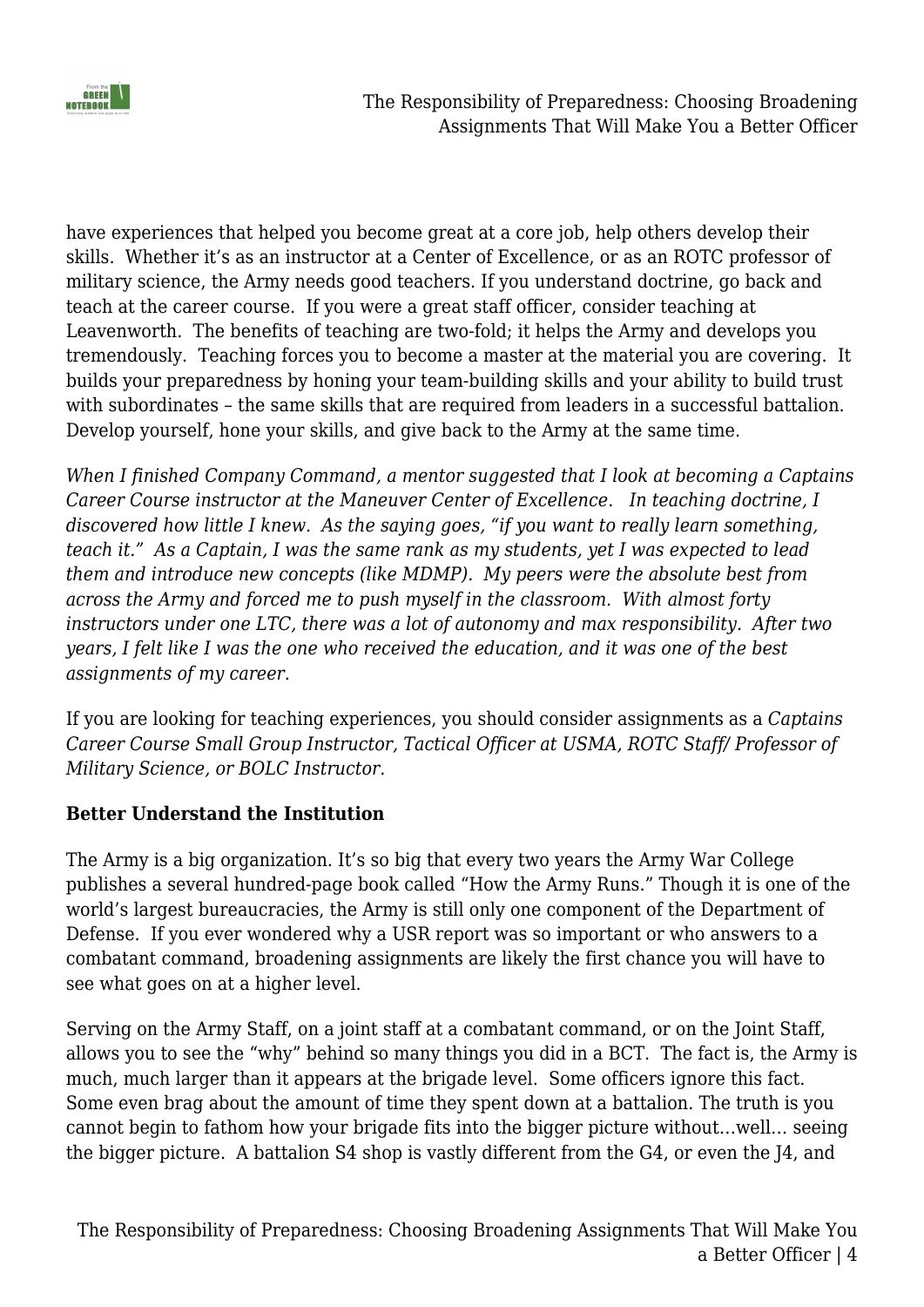

not just in scale. The entire focus of the organization is different. The Army Staff teaches you how the Army uses many systems to manage the force, and a Joint or Combatant Command Staff will show you how the Army achieves national objectives. Don't shy away from these opportunities in your broadening assignment. One of the best ways to prepare for your next key assignment is to become well-acquainted with how and why the Army operates. An officer who understands how higher echelons function, is better prepared to support their commander and help their unit.

*I had recently returned from a deployment to Iraq in the fight against ISIS when an opportunity arose to serve on the Joint Staff J5, in the section tasked with the counter- ISIS efforts. I went from seeing things at a very tactical level, to, in a matter of weeks, seeing how the Chairman of the Joint Chiefs and the Secretary of Defense coordinated international efforts to defeat ISIS. Things that bothered us at the unit level downrange, like having to request some of the forces we left behind at Fort Campbell, were herculean efforts for the Joint Staff. Items that the unit thought took forever, like transferring equipment from Afghanistan to Iraq, were major movements for U.S. Central Command and Army Central Command. Looking back, what seemed like routine reporting and requests, enabled leadership at multiple echelons to make critical decisions while we were deployed.*

To better understand the institutions that run our Army and the Department of Defense, you should consider *serving on Training and Doctrine Command staff, Forces Command staff, Army Service Component Command staffs, Combatant Command staffs, the Army Staff, the Joint Staff, or the Office of the Secretary of Defense.* Note: *If interested in this path, those coming out of company command should consider the Joint Chiefs of Staff Intern Program.*

## **Go off the Beaten Path**

Still looking for something different? The Army has taken extraordinary steps to offer a variety of options that are, well, not even in the Army. These experiences are so varied and off the beaten path, they will force an officer to grow during the assignment.

These experiences are not designed to be fun or a break from the Army, although many of them are. Rather, they serve to broaden and prepare you in unique ways. Officers who serve with FEMA during their broadening assignment are better suited to assist when their unit is tasked to help fight wildfires or assist civil authorities during floods. The same is true for advanced schooling – the Army is not saving your advanced history degree for the chance of time travel. They are counting on you to use your skills to write clearly and communicate effectively as a leader.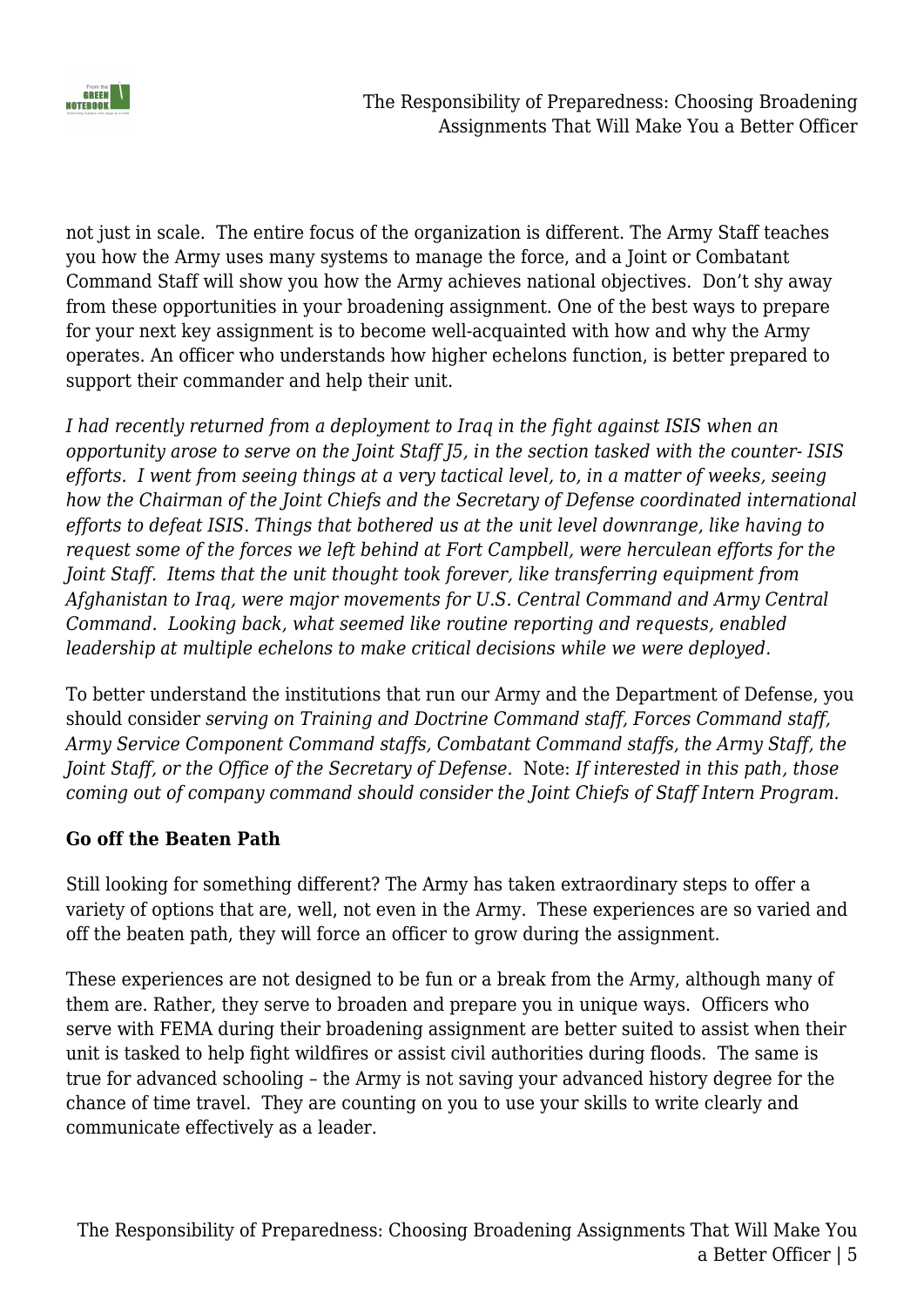

*During the response to COVID, I had the opportunity to serve at Health and Human Services and FEMA. When I arrived, there were already Army Interagency Fellows serving on the staff. These officers were fully integrated members of that agency's staff working as effectively as if they had served an entire career at HHS. They had no problems working with the civilian agency, leading operational planning teams, briefing the heads of agencies, and owning projects with no other military members involved. These officers were smart, relatable, and built strong teams, regardless of the environment.*

If going off the beaten path sounds like something you would enjoy, look closer at *the Command and General Staff College Interagency Fellows Program, Advanced Degree Programs, Downing Scholarship, Army's Office of Chief Legislative Liaison, opportunities to work in US Embassies abroad, exchange programs with foreign militaries and other services, and opportunities with industry.*

## **Who Can Help You With this Decision?**

If this all seems like a lot, it is. AIM 2 gives you the opportunity to see all available assignments for your year group and branch which can be overwhelming. Luckily, you don't have to make this decision alone. You have people out there to help you through this.

Branch managers are not going away because of AIM. If anything, they are even more important. As you look through the options, ask your branch manager about your specific career timeline, specific guidance from your branch leaders, and any Army Senior Leader guidance that may affect your choices. Branch managers know the nuances of different career paths and different jobs on your AIM list, and can help narrow your options.

Ask your boss what they would recommend for you. Every OER has a place for future positions, and the first time you talk about this with your boss should not be as you're getting ready to PCS. Talk about career progression during regular counseling. Get your boss' opinion and ask where you could best build your preparedness.

Talk to your mentors. They should be trusted agents who give sound advice and provide opportunities for you to share your thoughts. Mentors who have known you for many years may have a different perspective than your current boss, and can see talent management trends from across the Army. Your mentor has a vested interest in seeing you do well. Even Spiderman had Aunt May.

#### **Decision Time**